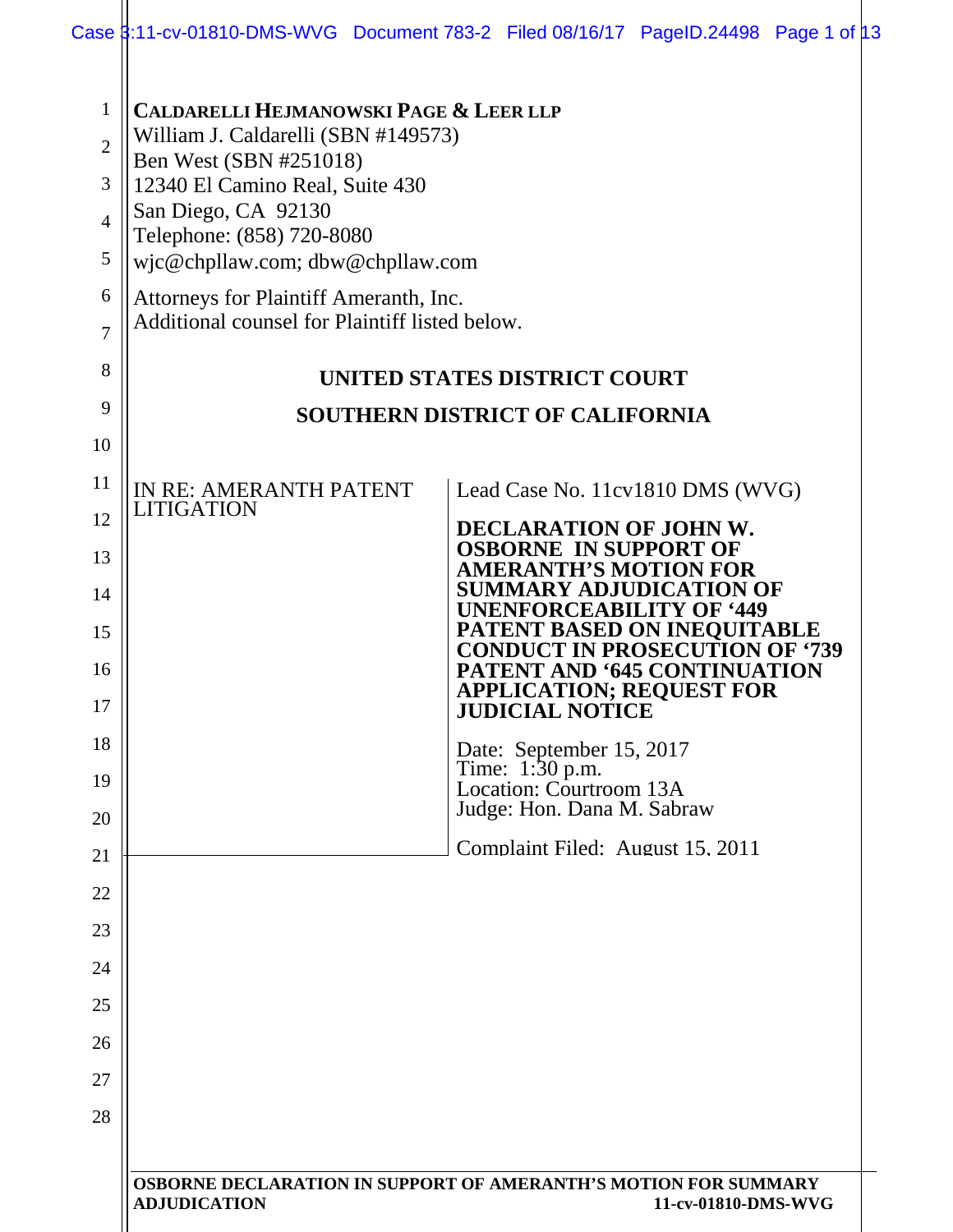|                  | Case 8:11-cv-01810-DMS-WVG Document 783-2 Filed 08/16/17 PageID.24499 Page 2 of 0.3                           |  |
|------------------|---------------------------------------------------------------------------------------------------------------|--|
| 1                | <b>Additional counsel for Plaintiff Ameranth, Inc.:</b>                                                       |  |
| $\sqrt{2}$       |                                                                                                               |  |
|                  | <b>FABIANO LAW FIRM, P.C.</b>                                                                                 |  |
| 3                | Michael D. Fabiano (SBN #167058)<br>12526 High Bluff Drive, Suite 300                                         |  |
| $\overline{4}$   | San Diego, CA 92130                                                                                           |  |
| 5                | Telephone: (619) 742-9631                                                                                     |  |
| 6                | mdfabiano@fabianolawfirm.com                                                                                  |  |
| $\boldsymbol{7}$ | <b>OSBORNE LAW LLC</b>                                                                                        |  |
| 8                | John W. Osborne (Appointed Pro Hac Vice)                                                                      |  |
|                  | 33 Habitat Lane                                                                                               |  |
| 9                | Cortlandt Manor, NY 10567                                                                                     |  |
| 10               | Telephone: (914) 714-5936<br>josborne@osborneipl.com                                                          |  |
| 11               |                                                                                                               |  |
| 12               | <b>WATTS LAW OFFICES</b>                                                                                      |  |
| 13               | Ethan M. Watts (SBN #234441)                                                                                  |  |
|                  | 12340 El Camino Real, Suite 430<br>San Diego, CA 92130                                                        |  |
| 14               | Telephone: (858) 509-0808                                                                                     |  |
| 15               | Facsimile: (619) 878-5784                                                                                     |  |
| 16               | emw@ewattslaw.com                                                                                             |  |
| 17               | <b>WITKOW BASKIN</b>                                                                                          |  |
| 18               | Brandon Witkow (SBN 210443)                                                                                   |  |
| 19               | 21031 Ventura Blvd., Suite 603<br>Woodland Hills, CA 91364                                                    |  |
| 20               | Tel: (818)296-9508                                                                                            |  |
|                  | Fax: (818)296-9510                                                                                            |  |
| 21               | bw@witkowlaw.com                                                                                              |  |
| 22               |                                                                                                               |  |
| 23               |                                                                                                               |  |
| 24               |                                                                                                               |  |
| 25               |                                                                                                               |  |
| 26               |                                                                                                               |  |
| 27               |                                                                                                               |  |
| 28               |                                                                                                               |  |
|                  |                                                                                                               |  |
|                  | OSBORNE DECLARATION IN SUPPORT OF AMERANTH'S MOTION FOR SUMMARY<br><b>ADJUDICATION</b><br>11-cv-01810-DMS-WVG |  |
|                  |                                                                                                               |  |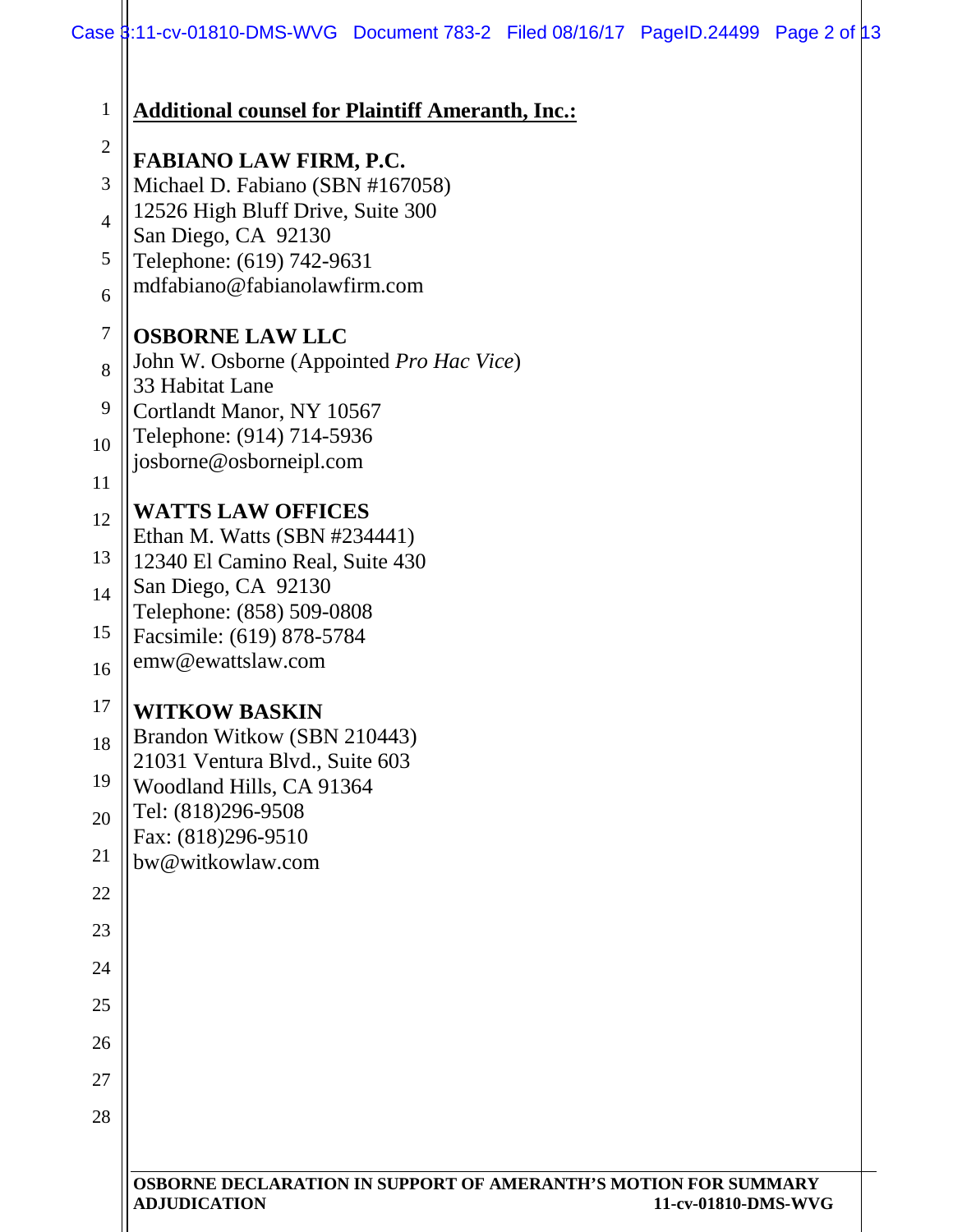## **DECLARATION OF JOHN W. OSBORNE**

I, John W. Osborne, declare as follows:

1

2

3

4

5

6

7

8

9

11

12

14

10 13 1. I am an attorney licensed to practice and in good standing with the State Bar of New York, and am admitted in this matter *pro hac vice* in the United States District Court for the Southern District of California. I am also admitted to practice before the United States Patent & Trademark Office (the "PTO"). I am one of the counsel of record for Plaintiff Ameranth, Inc. ("Ameranth"), in these consolidated cases. I am familiar with the matters filed and served by the parties in these cases. On these bases, I have first-hand personal knowledge of the facts set forth in this declaration. If called upon to testify, I would and could do so competently as set forth herein. I provided this declaration in support of Ameranth's Motion for Summary Adjudication of Unenforceability of '449 Patent Based on Inequitable Conduct in Prosecution of '739 Patent and '645 Continuation Application.

15 16 17 18 19 2. The current matter—IPDEV v. Ameranth—is a "priority of invention" dispute between IPDEV's U.S. Patent No. 8,738,449 (the "'449 Patent") and Ameranth's U.S. Patent No. 8,146,077 (the "'077 Patent"). IPDEV has admitted that, in its application to the PTO for the '449 Patent, it intentionally copied the claims of Ameranth's '077 Patent.

disputes are not at issue in the present motion. 20 21 22 23 24 25 26 27 28 3. The '449 Patent claims to be a continuation of Patent Application No. 09/282,645 (the "'645 Application"), which in turn is a continuation of the '739 Patent. The '449 Patent thus relies upon the same specification as the '739 Patent and '645 Application. Based on this "lineage," IPDEV claims an effective filing date for the '449 Patent of November 24, 1997, the filing date of the application for the '739 Patent. Ameranth contests that the claims of IPDEV's '449 Patent (which copy the claims of Ameranth's '077 Patent) are actually taught, disclosed by, described or enabled by the specification of the '739 Patent. However, those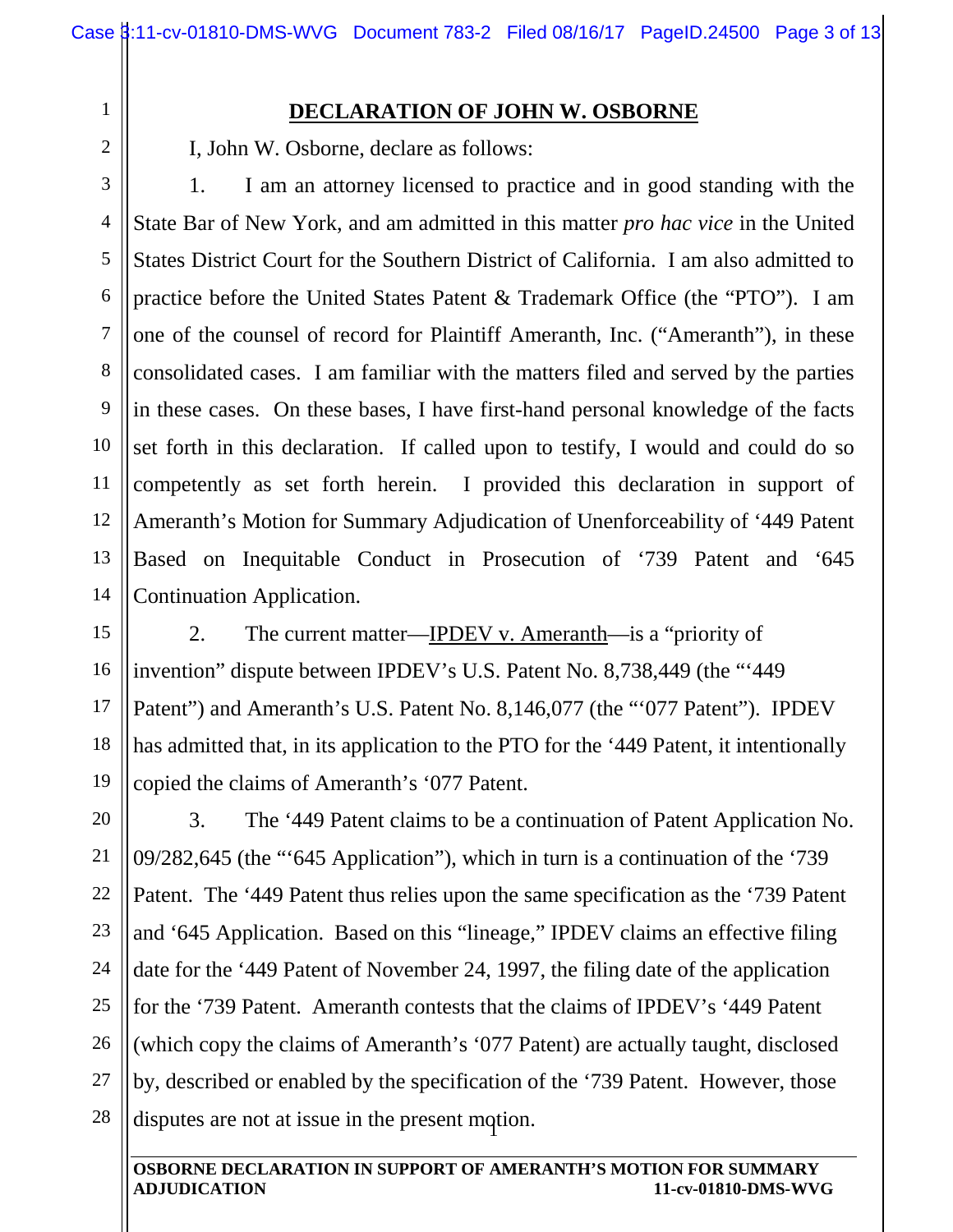1 2 3 4 5 6 7 8 9 10 11 12 13 14 15 4. Through the present motion, Ameranth requests that the Court summarily adjudicate that IPDEV's '449 Patent is unenforceable as a result of inequitable conduct and fraud on the PTO perpetrated during the prosecution of the '739 Patent and the '645 Application, of which the '449 Patent purports to be a continuation. Ameranth contends that the named inventors of the IPDEV patents/ applications (Tim Glass and Bryan Cupps), representatives of the entities to which the patents and applications were assigned (CyberMeals, Food.com, and IPDEV), and the patent prosecution counsel representing them, violated their respective duties of candor and disclosure to the PTO in connection with the prosecution of the application for the '739 Patent and the '645 Application and attempted to conceal and obfuscate such conduct. [Separately, Ameranth contends that IPEV's representatives and patent prosecution counsel committed inequitable conduct in connection with the prosecution of the application for the '449 Patent itself, and reserves the right to bring a separate motion for summary adjudication on that distinct basis.]

16 17 18 19 20 21 22 23 24 5. Lodged with the Court as **Exhibit 1** to the Notice of Lodgment ("NOL") filed herewith is a true and correct copy of the Answer, Affirmative Defenses and Counterclaims filed by QuikOrder, Inc. to a complaint for infringement of the '739 Patent filed by Food.com against QuikOrder in May of 2001 in the United States District Court for the Northern District of California. Ameranth requests that the Court take judicial notice of the pleading as a court record. The pleading was also identified as an exhibit in the depositions of James Kargman (an officer of both IPDEV and QuikOrder) and of Tim Glass taken in this matter.

25 26 27 28 6. Lodged with the Court as **Exhibit 2** to the NOL is a true and correct copy of a Proof of Claim filed by Papa John's International, Inc. against the bankruptcy estate of Food.com in May 2004 in the United States Bankruptcy Court of Northern California. Ameranth requests that the Court take judicial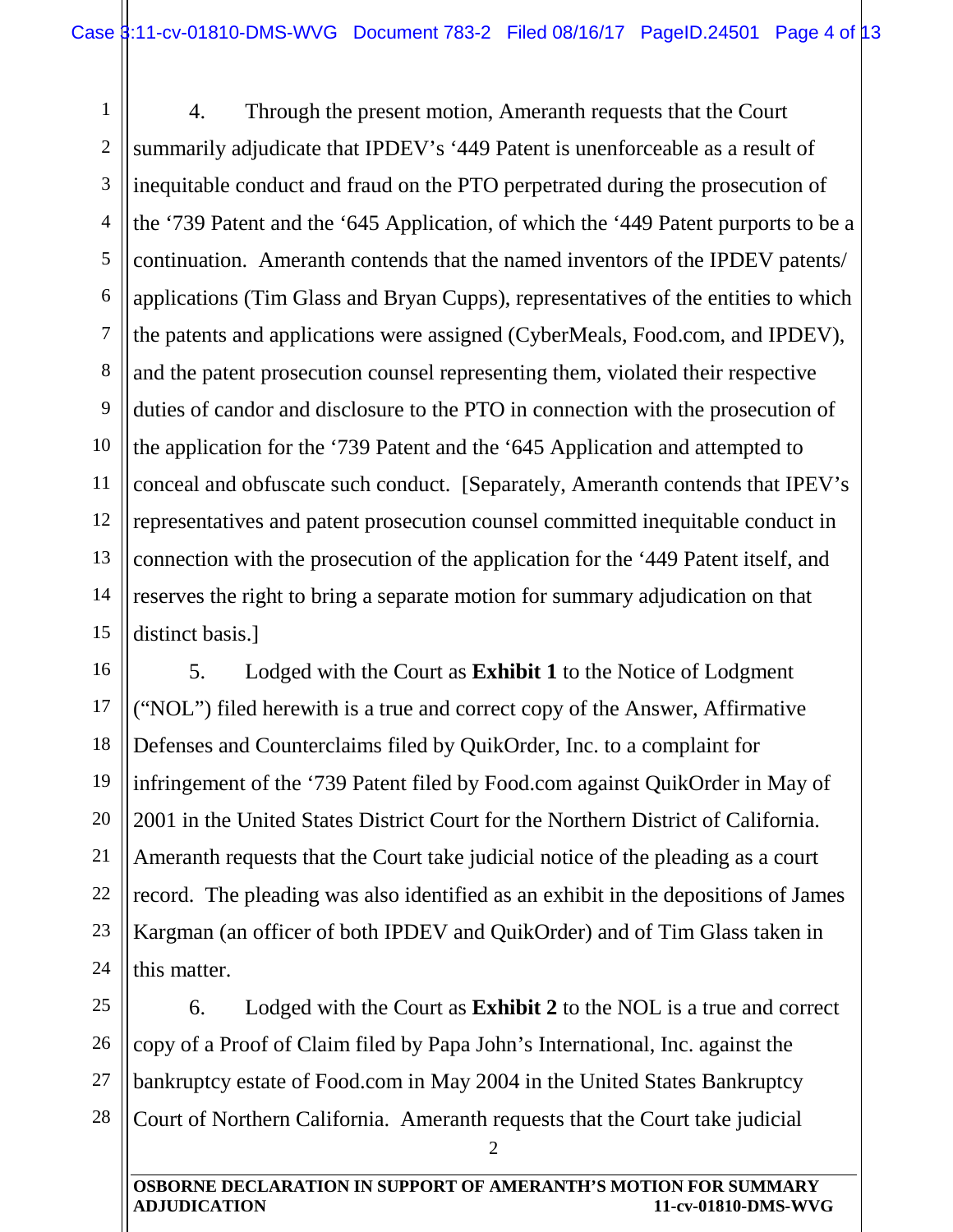1 2 notice of the Proof of Claim as a court record. The Proof of Claim was also identified as an exhibit in the deposition of James Kargman in this matter.

3 4 5 6 7 7. Lodged with the Court as **Exhibit 3** to the NOL is a true and correct copy of the '739 Patent as issued by the PTO. Ameranth requests that the Court take judicial notice of the '739 Patent as a record of the PTO. The patent was also identified as an exhibit in the deposition of Tim Glass, one of its named inventors, in this matter. The application for the '739 Patent was filed on November 24, 1997 by the patent prosecution law firm Flehr Hohbach Test Albritton & Herbert.

8

9

10

11

12

13

14

8. Lodged with the Court as **Exhibit 4** to the NOL is a true and correct copy of the Service Mark Registration for "CyberSlice" filed with the PTO in April of 1997. The Registration states a first use in commerce of CyberSlice in October of 1996. Ameranth requests that the Court take judicial notice of the CyberSlice registration as a record of the PTO. The registration was also identified as an exhibit in the deposition of Tim Glass.

15 16 17 18 19 20 21 22 23 9. Lodged with the Court as **Exhibit 5** to the NOL is a true and correct copy of an article entitled: "*Pizza by the byte; CyberSlice signs parlors to take orders via the Internet*," published on December 1, 1996, in bizjournals.com. I retrieved the article from an internet search and printed it in June of 2017. The article contains a statement from Tim Glass, one of the named inventors of the '739 Patent, including acknowledgements that his idea for the invention described in the patent was inspired by the film "The Net," and that by December 1, 1996, he and his staff had enrolled "nearly 1,000 pizza outlets" to use the CyberSlice online pizza order system.

24 25 26 10. Lodged with the Court as **Exhibit 6** to the NOL is a true and correct copy of the transcript of the deposition of Tim Glass taken in this matter on June 15, 2017.

27 28 11. Lodged with the Court as **Exhibit 7** to the NOL is a true and correct copy of a 1996 CyberSlice start up and development timeline produced by Tim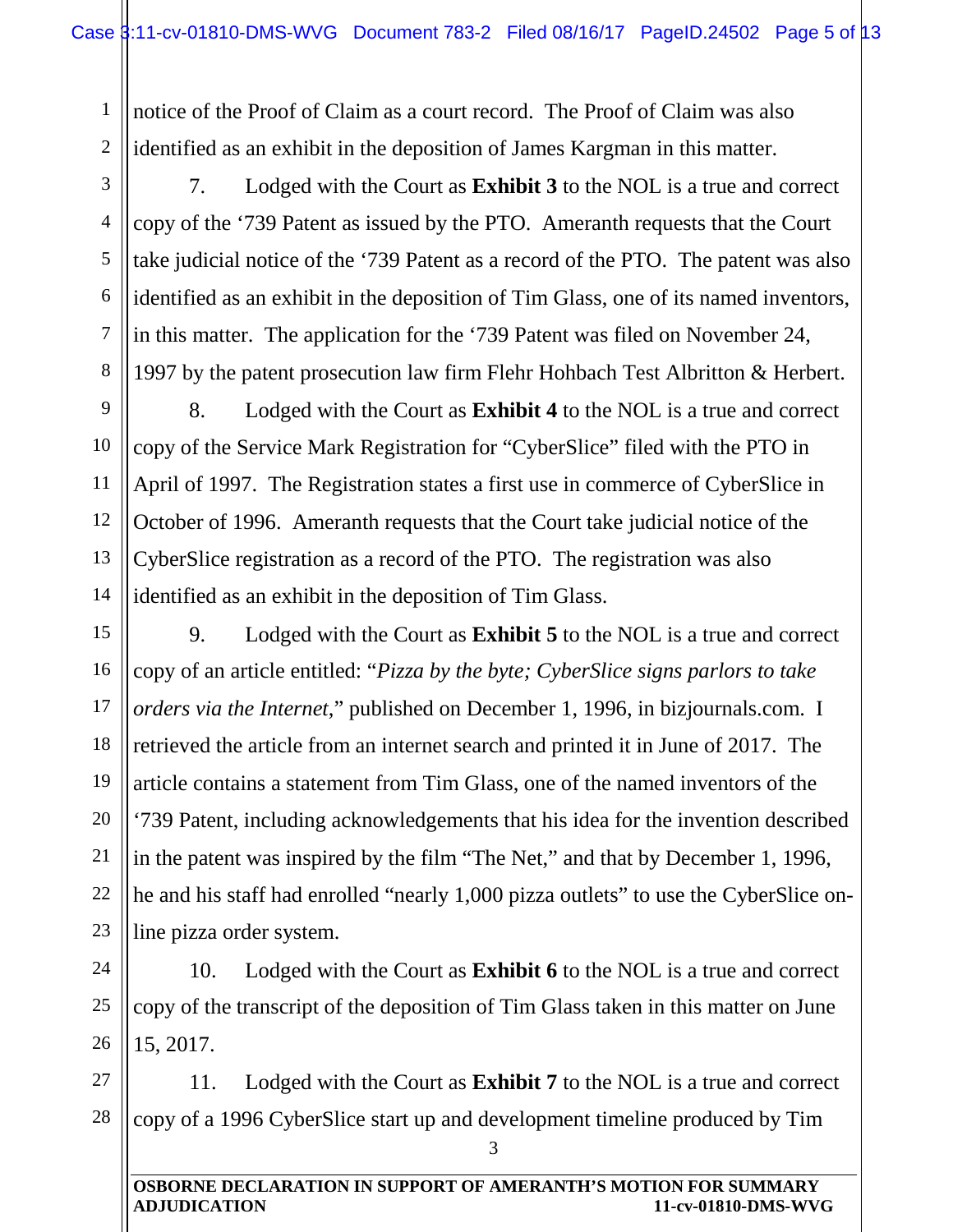1 2 3 Glass in response to Ameranth's deposition subpoena in this matter. Glass testified that he kept the documents he produced in his "personal files." The timeline was identified as an exhibit in the deposition of Tim Glass.

4

5

6

7

8

13

14

15

16

17

20

21

22

23

24

25

12. Lodged with the Court as **Exhibit 8** to the NOL is a true and correct copy of a 1996 weekly to do list produced by Tim Glass in response to Ameranth's deposition subpoena in this matter. Glass testified that he kept the documents he produced in his "personal files." The to do list was identified as an exhibit in the deposition of Tim Glass.

9 10 11 12 13. Lodged with the Court as **Exhibit 9** to the NOL is a true and correct copy of an April 1, 2001 License Agreement between Food.com, Inc. and Papa John's International for the '739 Patent produced by Papa John's in response to Ameranth's requests for production of documents in this matter.

14. Lodged with the Court as **Exhibit 10** to the NOL is a true and correct copy of a February 18, 2004 letter from attorney Troy Klyber (as counsel for IPDEV) to the Office of the General Counsel of Papa John's International,

The letter was produced by Papa

18 19 John's in response to Ameranth's requests for production of documents in this matter.

15. Lodged with the Court as **Exhibit 11** to the NOL is a true and correct copy of a February 24, 2004 letter from attorney James Higgins, as counsel for Papa John's International, to attorney Troy Klyber, as counsel for IPDEV. The letter was produced by Papa John's in response to Ameranth's requests for production of documents in this matter and was identified as an exhibit in the deposition of James Kargman.

26 27 28 16. Lodged with the Court as **Exhibit 12** to the NOL is a true and correct copy of a Notice of Compromise filed on August 9, 2006 in the Bankruptcy Court for the Northern District of California in the Food.com bankruptcy proceedings.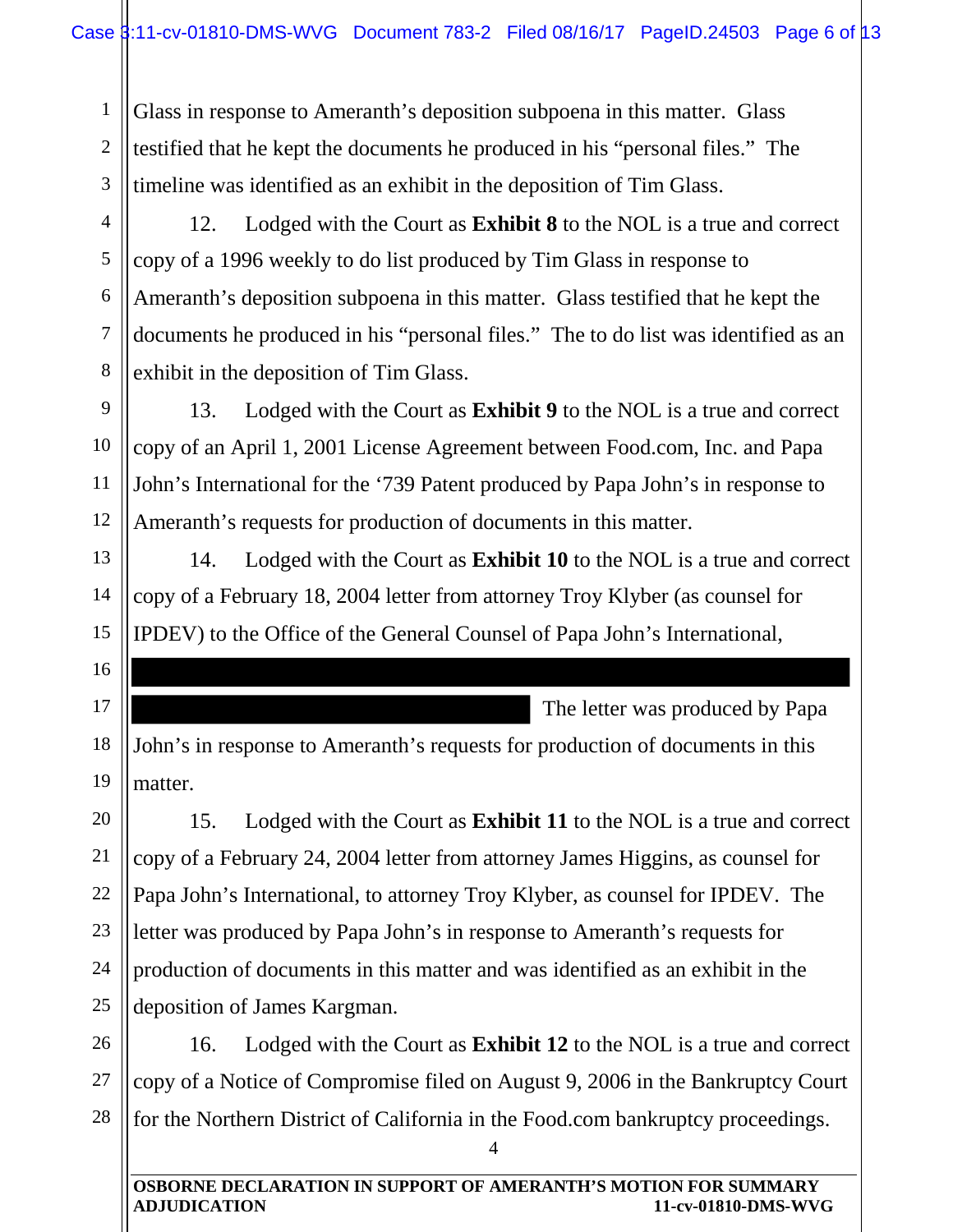1

2

4

18

19

20

21

22

3 Ameranth requests that the Court take judicial notice of the Notice of Compromise as a court record. The Notice of Compromise also was produced by Papa John's in response to Ameranth's requests for production of documents in this matter and was identified as an exhibit in the deposition of James Kargman.

5 6 7 8 9 10 11 12 17. Lodged with the Court as **Exhibit 13** to the NOL is a true and correct copy of an Order by the Bankruptcy Court for the Northern District of California approving Compromises proposed by the bankruptcy trustee for Food.com in the Food.com bankruptcy proceedings, including a compromise with Papa John's. Ameranth requests that the Court take judicial notice of the Order as a court record. The Order also was produced by Papa John's in response to Ameranth's requests for production of documents in this matter and was identified as an exhibit in the deposition of James Kargman.

13 14 15 16 17 18. Lodged with the Court as **Exhibit 14** to the NOL is a true and correct copy of a Declaration of Tim Glass, dated July 26, 2002, with exhibits, filed in the PTO in the '645 Application. Ameranth requests that the Court take judicial notice of the declaration as a record of the PTO. The declaration was also identified as an exhibit in the deposition of Tim Glass.

19. Lodged with the Court as **Exhibit 15** to the NOL is a true and correct copy of an Information Disclosure Statement ("IDS") filed in the PTO in the '645 Application on August 7, 2002. Ameranth requests that the Court take judicial notice of the IDS as a record of the PTO. The IDS was also identified as an exhibit in the deposition of Tim Glass.

23 24 25 26 27 28 20. Lodged with the Court as **Exhibit 16** to the NOL is a true and correct copy of an Office Action Summary issued in the '645 Application in October of 2002. In paragraph 7 of the Office Action Summary, the Examiner notes that an issue of public use or on sale activity has been raised in connection with the application, and requests that the applicant provide additional documentation regarding this issue. Ameranth requests that the Court take judicial notice of the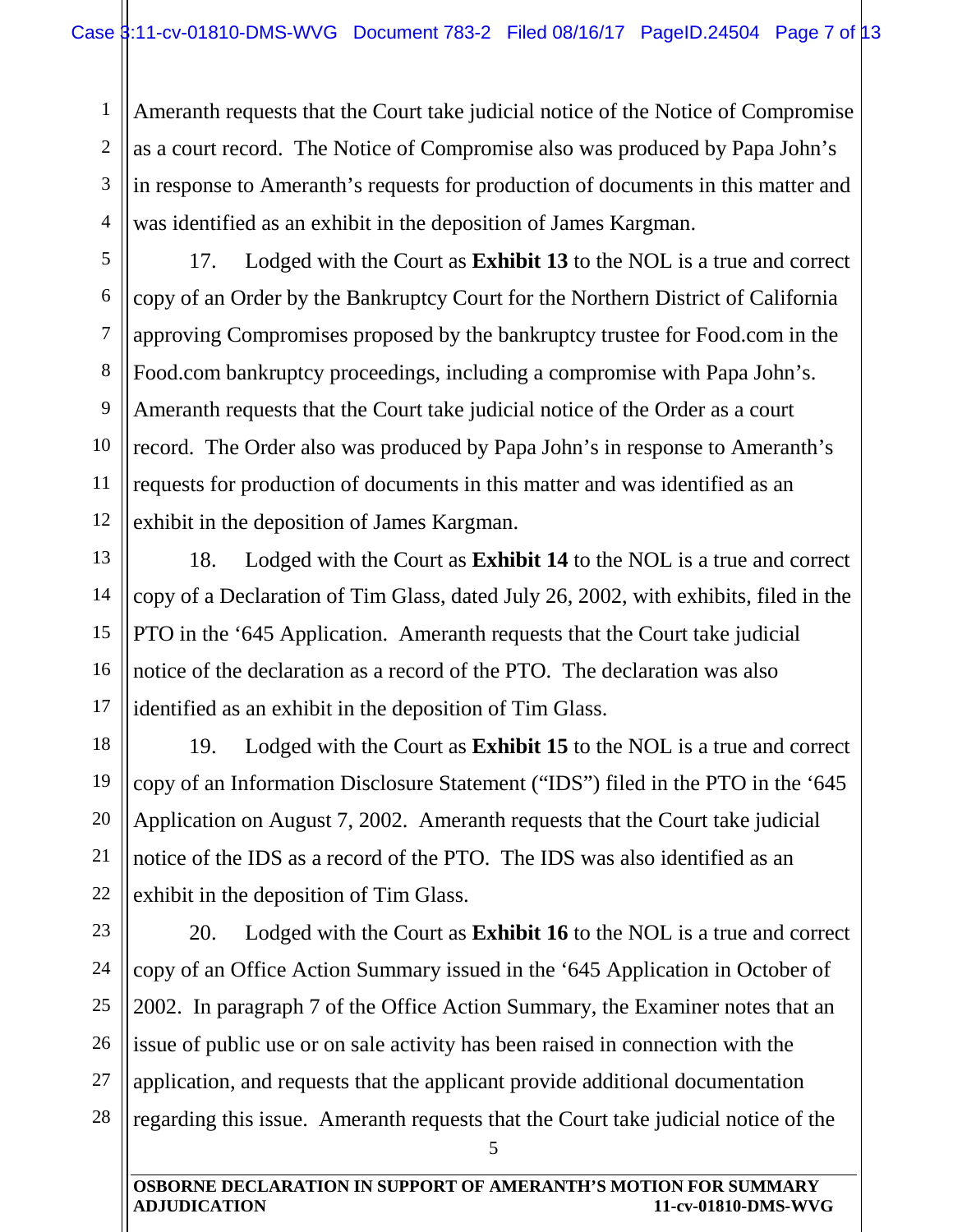1 2 Office Action Summary as a record of the PTO. The Office Action Summary was also identified as an exhibit in the deposition of Tim Glass.

3

4

5

6

7

8

9

10

11

12

13

14

15

16

17

18

19

21. Lodged with the Court as **Exhibit 17** to the NOL is a true and correct copy of an Amendment submitted to the PTO in the '645 Application in April of 2003. With regard to the public use/ on-sale issue raised by the Examiner, Section I of the Amendment represents that: "after a careful search of their records, the inventors were unable to locate any documentation beyond that submitted with their previously filed declarations in the present application." Ameranth requests that the Court take judicial notice of the Amendment as a record of the PTO. The Amendment was also identified as an exhibit in the deposition of Tim Glass.

22. Lodged with the Court as **Exhibit 18** to the NOL are true and correct copies of several documents (Bates labeled GLASS000001-GLASS000240) that were produced by Tim Glass to Ameranth in this matter in response to Ameranth's deposition subpoena to Glass. Glass testified in his deposition that he maintained these documents in his "personal files." They include documents that were not contained in the declarations of Tim Glass and Bryan Cupps submitted to the PTO in 2002 in connection with the '645 Application.

20 23. Lodged with the Court as **Exhibit 19** to the NOL is a true and correct copy of declaration of Bryan Cupps dated July 13, 2017 served by IPDEV upon Ameranth in this lawsuit.

21 22 23 24 25 26 27 28 24. Lodged with the Court as **Exhibit 20** to the NOL is a true and correct copy of a LinkedIn.com profile of Steve Green, a former employee of CyberMeals, which I retrieved and printed from the Internet in June of 2017. The description of Mr. Green's work at CyberMeals between May 1996 and January 1997 explains that: (a) Tim Glass's idea for the invention was inspired by a scene in the movie "The Net" and that when the system "was launched in December 1996; (b) during his 9 month tenure at CyberMeals (May 1996 to January 1997) the CyberMeals sales force signed up "1000 pizzerias" to use the online ordering

<sup>6</sup>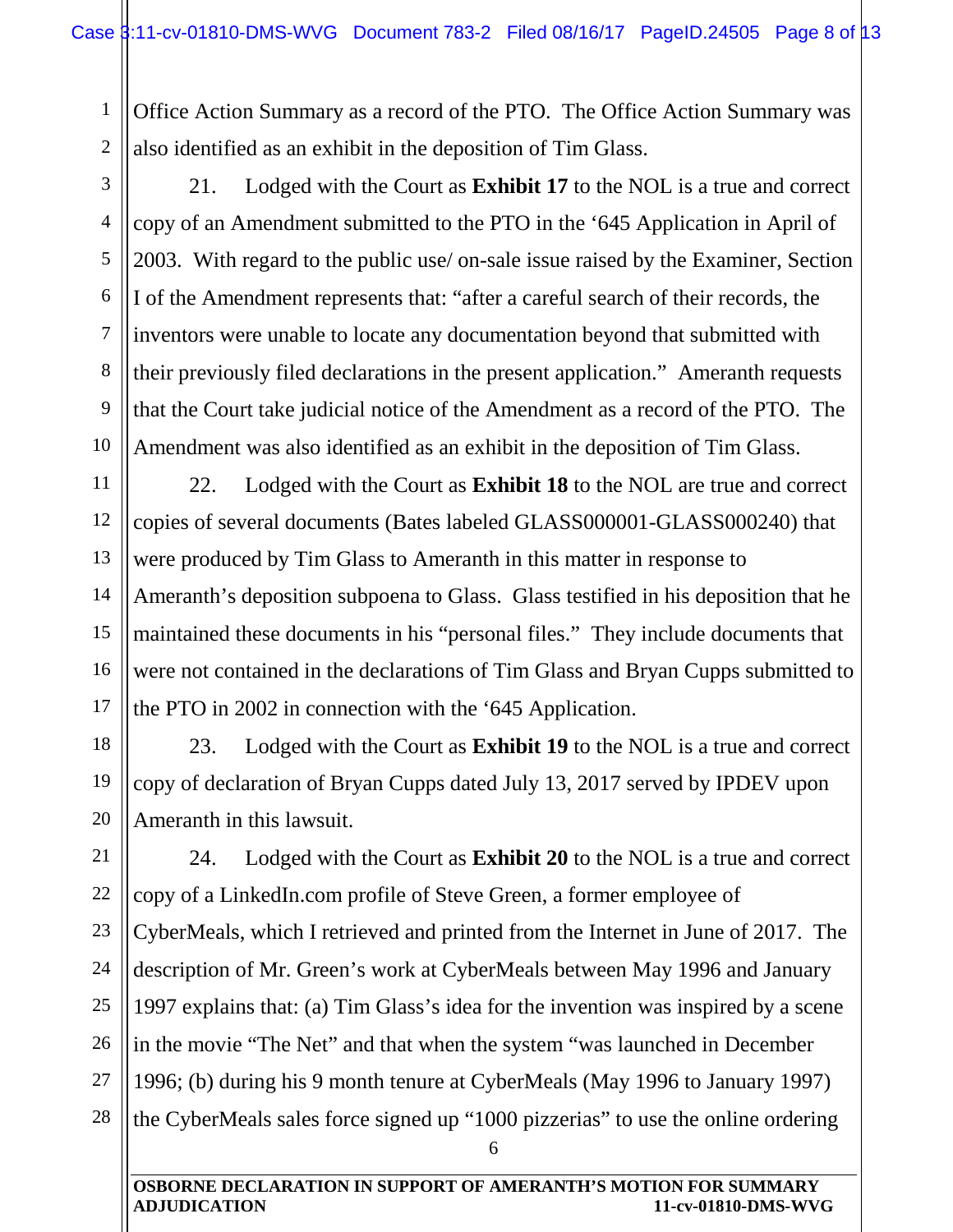1 2 system; and (c) Steve Jobs demonstrated how the system worked by ordering the first pizza online."

3 4 5 6 7 8 9 10 11 12 25. Lodged with the Court as **Exhibit 21** to the NOL is a true and correct copy of an article published on December 2, 1996 by PRNewire entitled "*CyberSlice Makes Ordering Pizza as 'Easy as Pie*.'" I retrieved and printed the article from the Internet in June of 2017. The article was also identified as an exhibit in the deposition of Tim Glass. The December 1996 article reports that the CyberSlice system is rolling out services to "1,000 pizzerias in the Boston, New York, San Francisco and Seattle metropolitan areas." The article also reports an interview with Tim Glass in which he explains that CyberSlice was inspired by a scene in the movie "The Net." The article further states that CyberSlice integrates technology from MapQuest.

13 14 15 16 17 18 26. Lodged with the Court as **Exhibit 22** to the NOL is a true and correct copy of QuikOrder's Response to Food.com's First Set of Interrogatories served by QuikOrder in the Food.com v. QuikOrder patent infringement lawsuit in the Northern District of California dated July 9, 2001, and verified by James Kargman. The interrogatory responses were produced by IPDEV to Ameranth in discovery in this matter.

19 20 21 22 23 24 25 27. Lodged with the Court as **Exhibit 23** to the NOL is a true and correct copy of QuikOrder's Supplemental Response to Food.com' First Set of Interrogatories served by QuikOrder in the Food.com v. QuikOrder patent infringement lawsuit in the Northern District of California dated September 17, 2001, and verified by James Kargman. The interrogatory responses were produced by IPDEV to Ameranth in discovery in this matter and were identified as an exhibit in the depositions of Tim Glass and James Kargman.

26 27 28 28. Lodged with the Court as **Exhibit 24** to the NOL is a true and correct copy of the transcript of the deposition of James Kargman taken in this matter on July 17, 2017.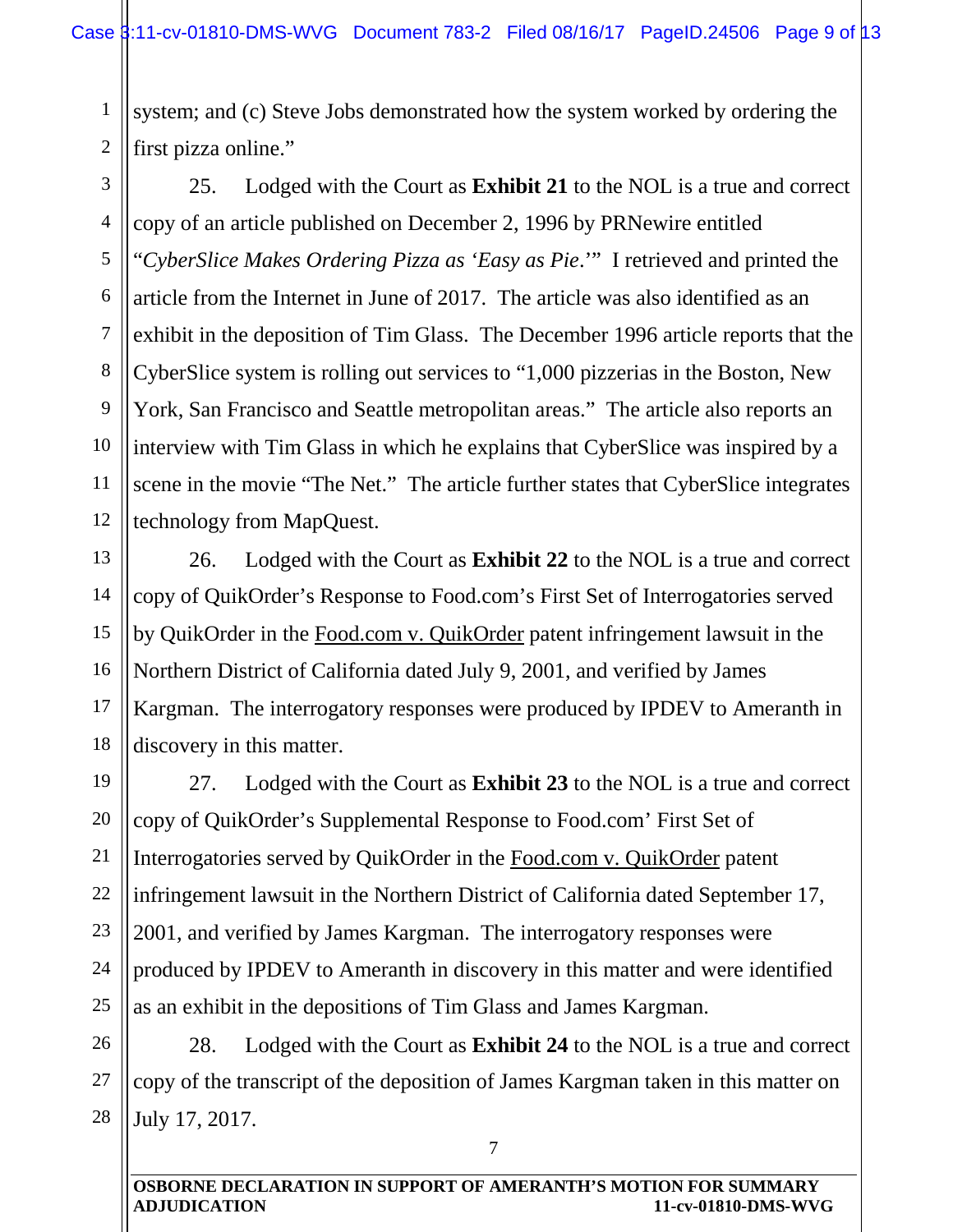1 2 3 4 29. Lodged with the Court as **Exhibit 25** to the NOL is a true and correct copy of a April 15, 1998 Non-Disclosure and Confidentiality Agreement signed by Timothy Glass (on behalf of CyberMeals) and James Kargman produced by IPDEV to Ameranth in this matter.

5 6 7 8 30. Lodged with the Court as **Exhibit 26** to the NOL is a true and correct copy of a June 12, 2017 declaration of Tim Glass served by IPDEV upon Ameranth in this matter. The declaration was also identified as an exhibit in the deposition of Tim Glass.

9

11

14

15

10 12 13 31. Lodged with the Court as **Exhibit 27** to the NOL is a true and correct copy of a May 29, 1998 article published in the Chicago Sun-Times entitled "*Web idea is inspired by movie*." I retrieved and printed the article from the Internet in June of 2017. The article was also identified as an exhibit in the deposition of Tim Glass. The article reports how Tim Glass's idea for the CyberSlice system practicing the claims of the '739 Patent was inspired by a scene from the film "the Net."

16 17 18 matter and identified as an exhibit in the deposition of Tim Glass. 32. Lodged with the Court as **Exhibit 28** to the NOL is a true and correct copy of a 1996 CyberSlice Business Plan produced by IPDEV to Ameranth in this

|    | matter and recuting as an exilibit in the deposition of Thin Grass.                                           |
|----|---------------------------------------------------------------------------------------------------------------|
| 19 |                                                                                                               |
| 20 |                                                                                                               |
| 21 |                                                                                                               |
| 22 |                                                                                                               |
| 23 |                                                                                                               |
| 24 |                                                                                                               |
| 25 |                                                                                                               |
| 26 | Lodged with the Court as Exhibit 29 to the NOL is a true and correct<br>33.                                   |
| 27 | copy of the Preliminary Invalidity Contentions served upon Ameranth in the                                    |
| 28 | consolidated patent infringement litigation pending before this Court by the                                  |
|    | 8                                                                                                             |
|    | OSBORNE DECLARATION IN SUPPORT OF AMERANTH'S MOTION FOR SUMMARY<br><b>ADJUDICATION</b><br>11-cv-01810-DMS-WVG |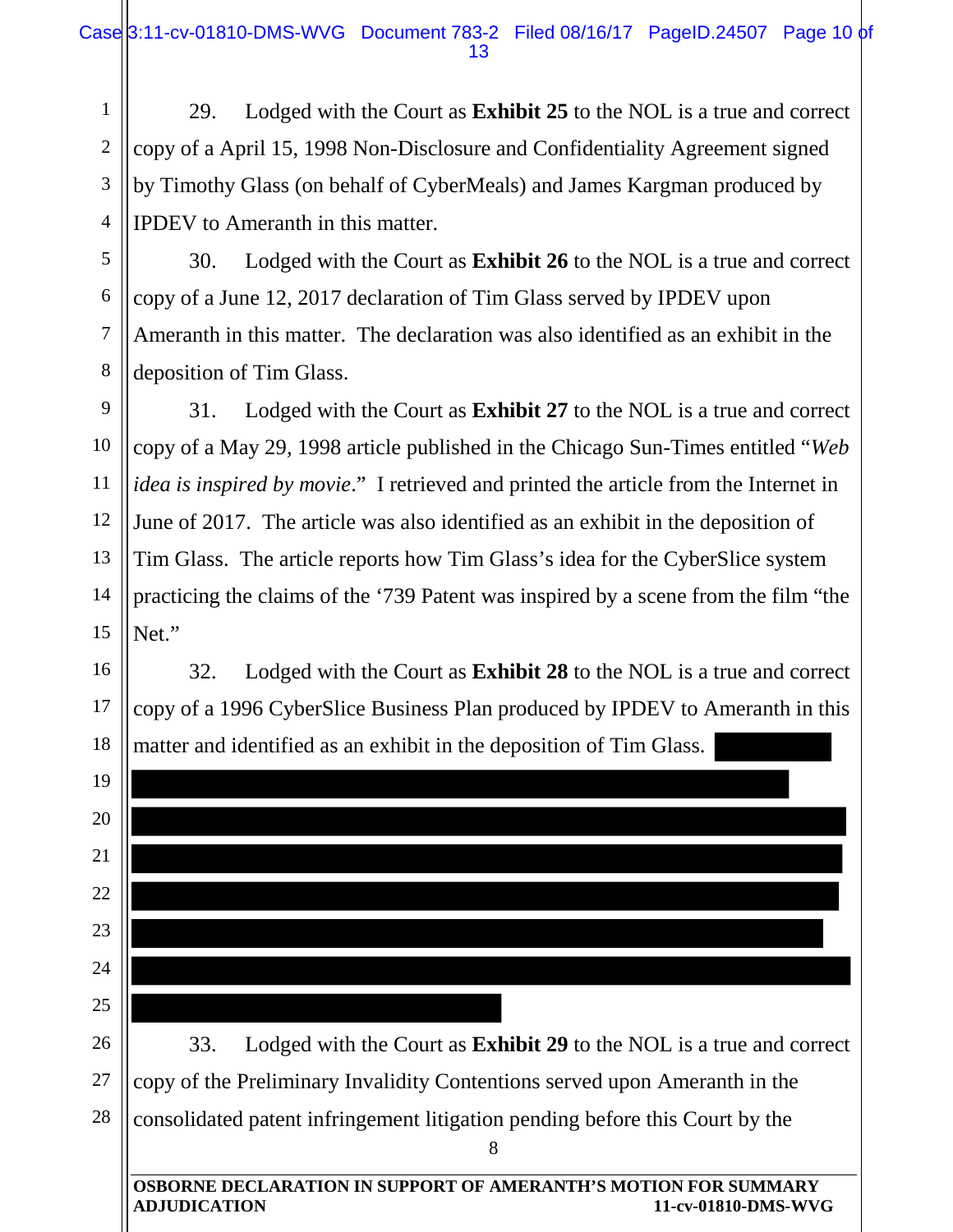1 2 3 defendants, including on behalf of defendant QuikOrder, IPDEV's affiliate. One of the asserted "prior art" references in those invalidity contentions, on p. 12, is the film "The Net."

4 5 6 7 8 9 10 11 34. Lodged with the Court as **Exhibit 30** to the NOL is a true and correct copy of the Notice of Allowance for the '739 Patent issued on December 30, 1998 by the PTO. The Notice of Allowance was produced in discovery in this matter by IPDEV to Ameranth. Ameranth requests that the Court take judicial notice of the Notice of Allowance as a record of the PTO. The two specific reasons for allowance of the '739 Patent identified by the Examiner were: (a) the use of mapping geocodes for on-line ordering of home delivery; and (b) use of interactive voice recognition to place customer internet orders with a vendor.

12 13 14 15 16 17 18 35. Lodged with the Court as **Exhibit 31** to the NOL is a true and correct copy of United States Patent No. 5,778,231 issued by the PTO. The application for the '231 Patent was filed on December 20, 1995, by the same patent prosecution law firm (Flehr Hohbach Test Albritton & Herbert) that filed the application for the '739 Patent. The '231 Patent was identified as an exhibit in the deposition of Tim Glass. Ameranth requests that the Court take judicial notice of the Patent as a record of the PTO.

19 20 21 22 23 24 25 26 27 36. Lodged with the Court as **Exhibit 32** to the NOL is a true and correct copy of an Order from the United States Bankruptcy Court for the Northern District of California issued in February of 2004 in the Food.com bankruptcy proceedings approving the sale of '739 Patent and the '645 Application from the bankruptcy trustee of Food.com to IPDEV, and the sale and assignment of Papa John's International's License Agreement for the '739 Patent to IPDEV. The attachments to the Order include the Asset Purchase Agreement between the bankruptcy trustee of Food.com and IPDEV, signed by James Kargman on behalf of IPDEV. The Order was identified as an exhibit to the deposition of James

**OSBORNE DECLARATION IN SUPPORT OF AMERANTH'S MOTION FOR SUMMARY ADJUDICATION 11-cv-01810-DMS-WVG**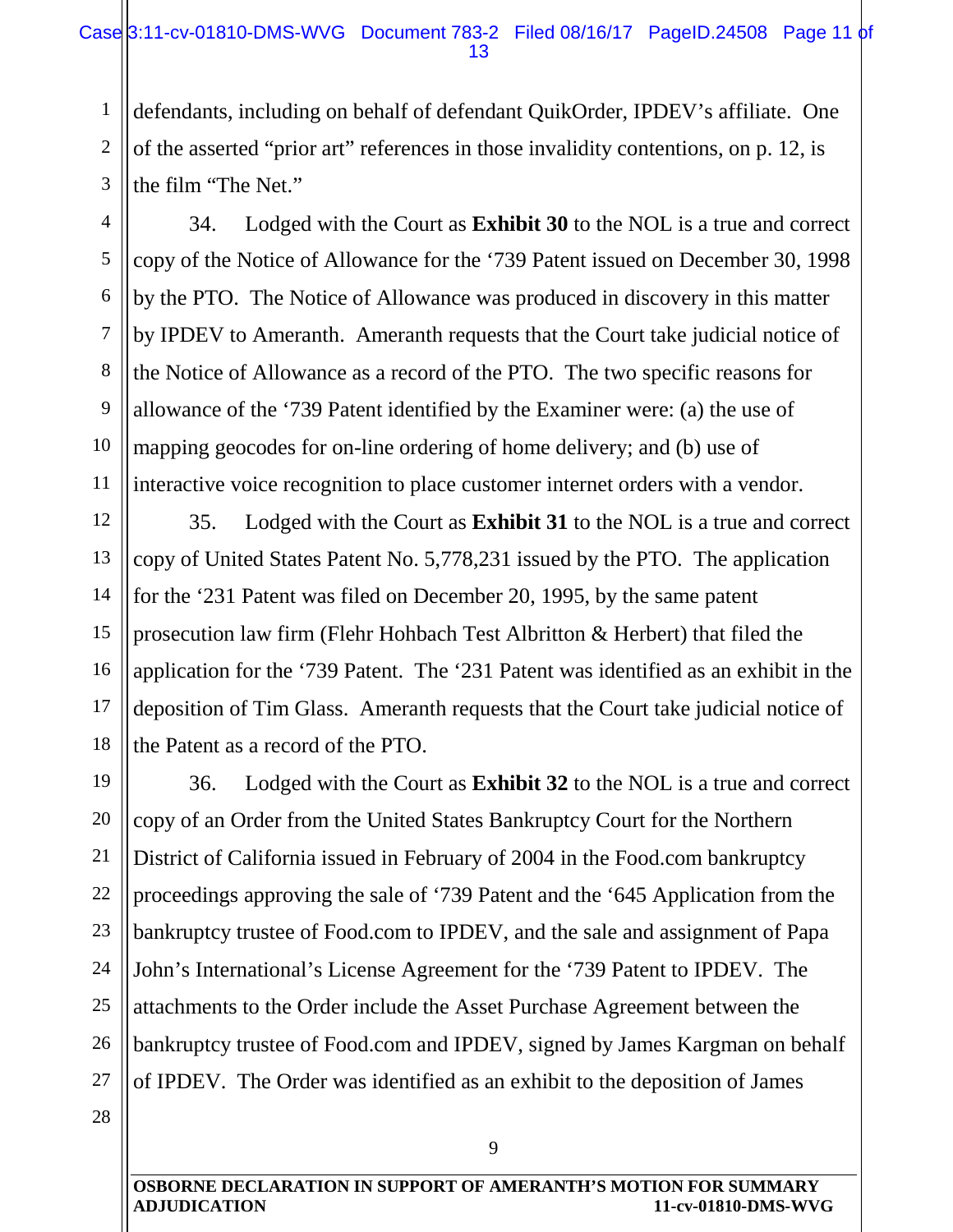1 2 Kargman. Ameranth requests that the Court take judicial notice of the Order as a court record.

3 4 5 6 7 37. Lodged with the Court as **Exhibit 33** to the NOL is a true and correct copy of a declaration of Bryan Cupps dated July 26, 2002, filed with the PTO in the '645 Application. The declaration was identified as an exhibit in the deposition of Tim Glass. Ameranth requests that the Court take judicial notice of the declaration as a record of the PTO.

8 9 10 38. Lodged with the Court as **Exhibit 34** to the NOL are true and correct copies of excerpts from the rough draft of the transcript of the deposition of Michael Warnecke taken in this matter on August 11, 2017.

11

12

13

14

15

16

17

18

19

20

21

22

23

24

25

26

27

28

39. Lodged with the Court as **Exhibit 35** to the NOL is a true and correct copy of a May 31, 1999 article published in the Baltimore Sun entitled ""Byte to Bite: Want fast accurate takeout or deliver? Fire up a Web order via Seattle and enjoy." I retrieved and printed the article from the Internet in August of 2017. The article reports how Tim Glass's idea for the CyberSlice system practicing the claims of the '739 Patent was inspired by a scene from the film "the Net." The article further describes that the CyberSlice system was launched in December of 1996 and how Steve Jobs of Apple placed the first food order.

40. Lodged with the Court as **Exhibit 36** to the NOL is a true and correct copy of a Declaration of James B. Kargman filed by IPDEV with the Court in this lawsuit. The declaration was identified as an exhibit in the deposition of James